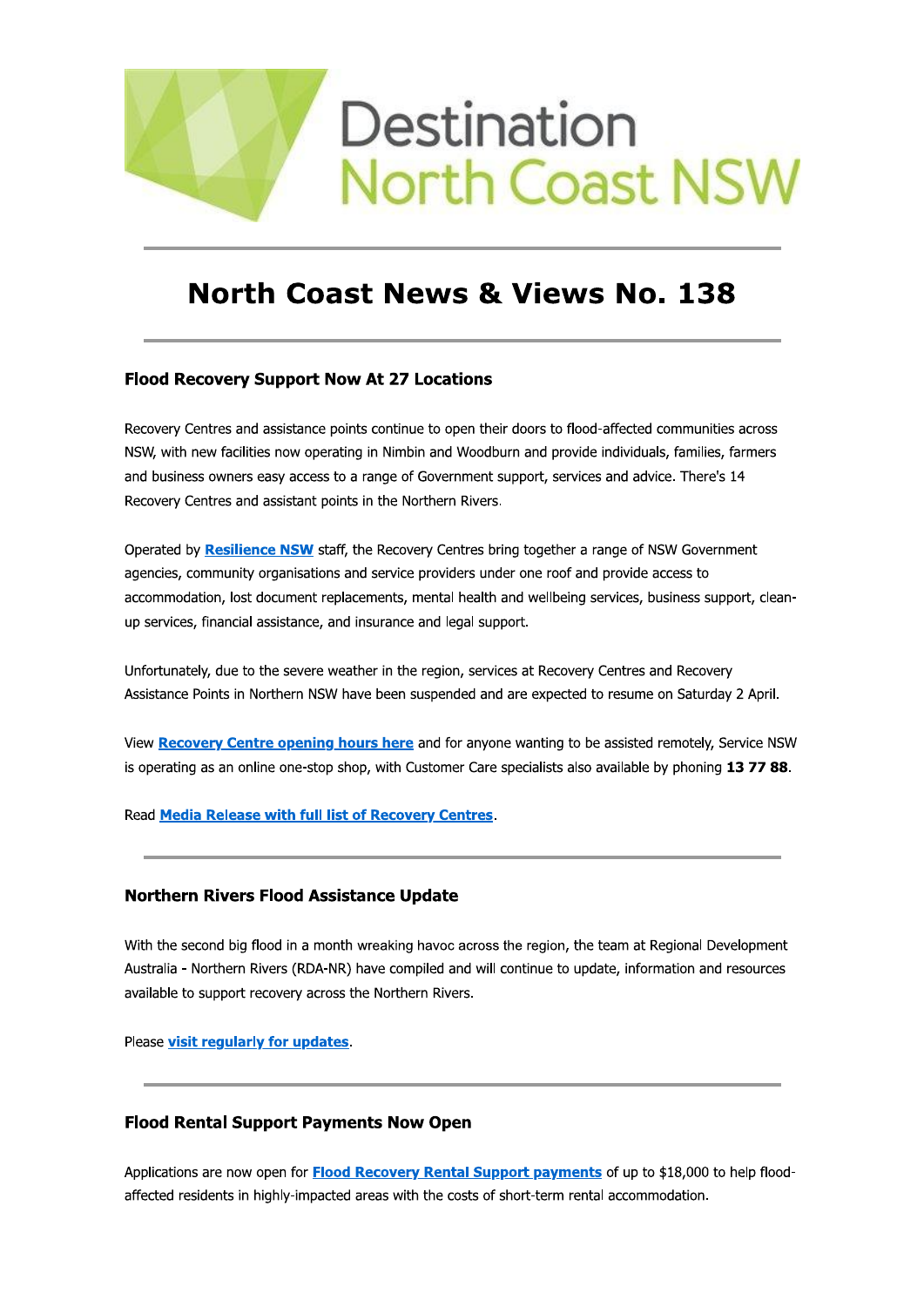The one-off lump payments were part of the NSW Government's \$285 million Temporary Housing Support package.

The Flood Recovery Rental Support Payment is only available to individuals and families who live in or own a property that is considered uninhabitable due to being directly impacted by the flood in the high impacted suburbs.

**Read Media Release.** 

### **Small Business Support Program Extended**

Small businesses hit hardest by the Omicron wave have been handed a further lifeline, with the **Small Business Support Program** extended to a new closing date of 29 April 2022. The financial support package has assisted businesses, workers and the performing arts across NSW with cash flow and to continue trading.

The Small Business Support Program provides eligible businesses a lump sum payment of 20 per cent of weekly payroll with a minimum payment of \$500 per week and a maximum payment of \$5,000 per week. Businesses with an annual turnover of between \$75,000 and \$50 million that experienced a decline in turnover of at least 40 per cent in January 2022 and the start of February 2022 are eligible.

Read **Media Release**.

### **Industry Insights - National Visitor Survey For December 2021**

The National Visitor Survey snapshot December 2021 is now available. The report provides statistics on how Australian residents travelled in each state or territory and nationally during this period.

Below is a snapshot of key results for the North Coast and wider industry for 2021;

Overnight visitors for 2021 increased by 13.2% nationally, declined by 6.4% in NSW and remained flat for the North Coast year on year.

Visitor nights increased by 16.6% nationally, by 3.1% in NSW and again remained flat for the North Coast vear on year.

Overnight visitor expenditure increased by 33.3% nationally, by 10.9% in NSW and by 13.2% for the North Coast year on year.

The higher growth nationally in overnight visitation, compared to NSW and the North Coast is reflective of NSW's higher frequency of open borders in 2020 and other states therefore having greater comparative capacity for growth in 2021 when they relaxed entry restrictions previously in place for interstate visitors.

With 18.5 million visitor nights across 2021 the North Coast was the leading region nationally for visitor nights for the second year running. The region achieved the third highest rate of overnight visitation with 4.3 million visitors only behind Sydney and Brisbane.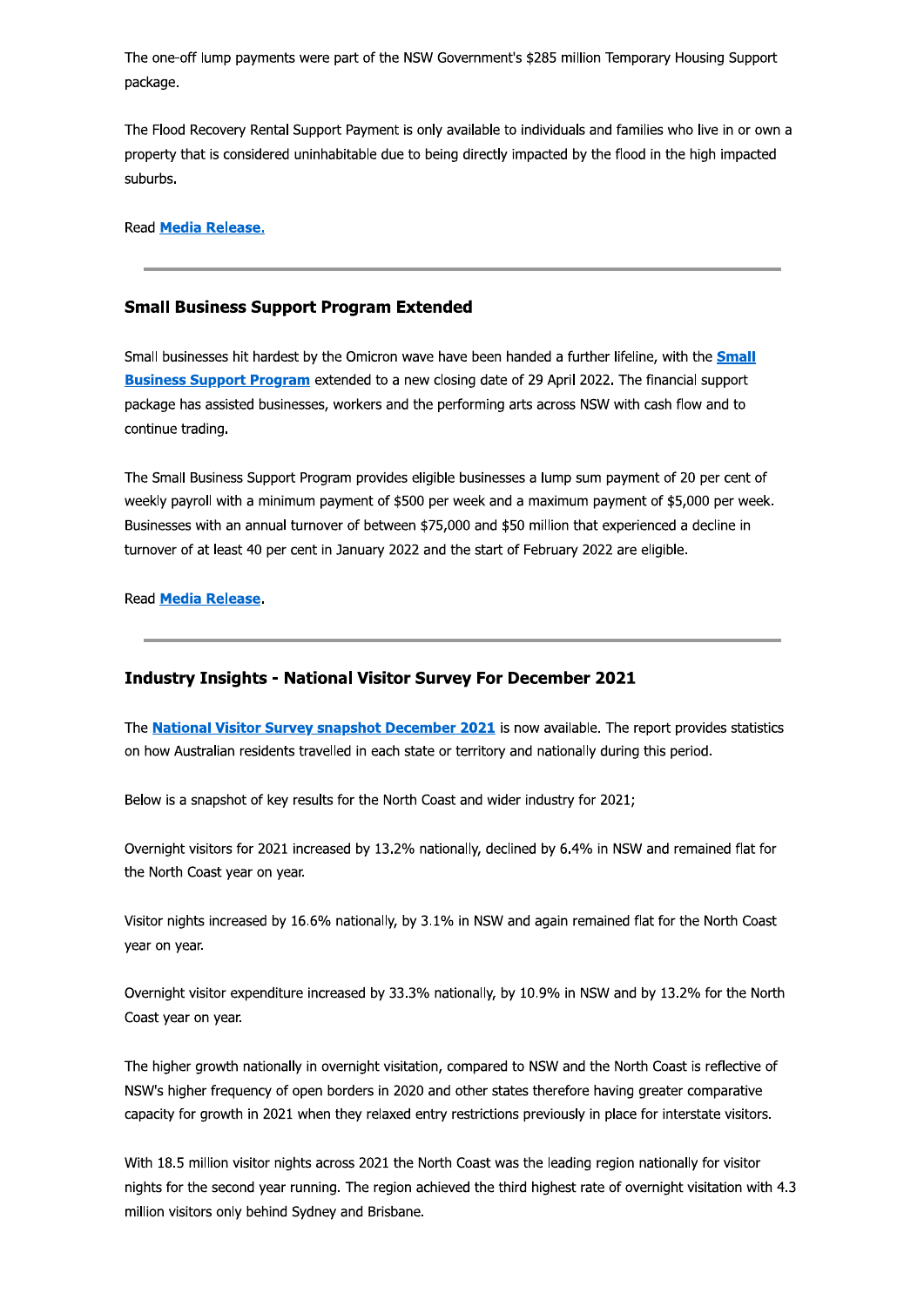Average expenditure for overnight visitors per visitor per day (\$185) and per visitor for their total stay (\$787) both increased by 13% year on year. The average expenditure per visitor per night in commercial accommodation increased by 9% year on year to \$253.

For 2021 the North Coast received 5.2 million day trip visitors a decline of 6% year on year. Expenditure per day trip visitor to the North Coast was \$135 which represented an annual increase of 13%. The increase in per visitor spend offset the decline in total visitors leading to a 5% increase in total expenditure with day trip visitors spending a total of \$703 million in 2021 on the North Coast.

# **New Film Series Invites NSW Visitors To Feel New**

The NSW Government has released a series of short films as part of their Feel New tourism brand, capturing the uplifting emotions experienced by visitors to NSW.

The film series is part of the NSW Government's Feel New tourism brand launched in October 2021, developed to differentiate NSW from other destinations by focusing on its unique combination of vibrant culture and natural wonder that leaves a lasting impression on visitors long after their visit ends.

Developed by Destination NSW, the seven-part series evokes feelings of joy, connection, freedom, awe, rejuvenation, belonging and adventure, reaffirming NSW's position as the feel-good state.

Read Media Release.

# THRIVE 2030 - Australia's National Sustainable Visitor Economy Strategy

The Minister for Trade, Tourism and Investment Dan Tehan launched the THRIVE 2030 Strategy - The Re-imagined Visitor Economy in Townsville at the end of last week.

THRIVE 2030 is Australia's national strategy for the long-term sustainable growth of the visitor economy. The Strategy sets a target of returning visitor expenditure to pre-COVID levels of \$166 billion by 2024 and growing it to \$230 billion by 2030, and it includes actions for governments and industry under three key themes: Collaborate, Modernise, and Diversify.

Read Media Release.

# **Additional Funding To Attract International Visitors**

The Federal Government is investing an additional \$60 million to bring back international visitors to the regions hardest hit by international border closures. Australia's tourism recovery is bouncing back strongly, with high domestic vaccination rates, our international and state borders open, international arrival numbers growing, cruise ships returning to Australian waters, and confidence to travel ramping up.

**Read Media Release.**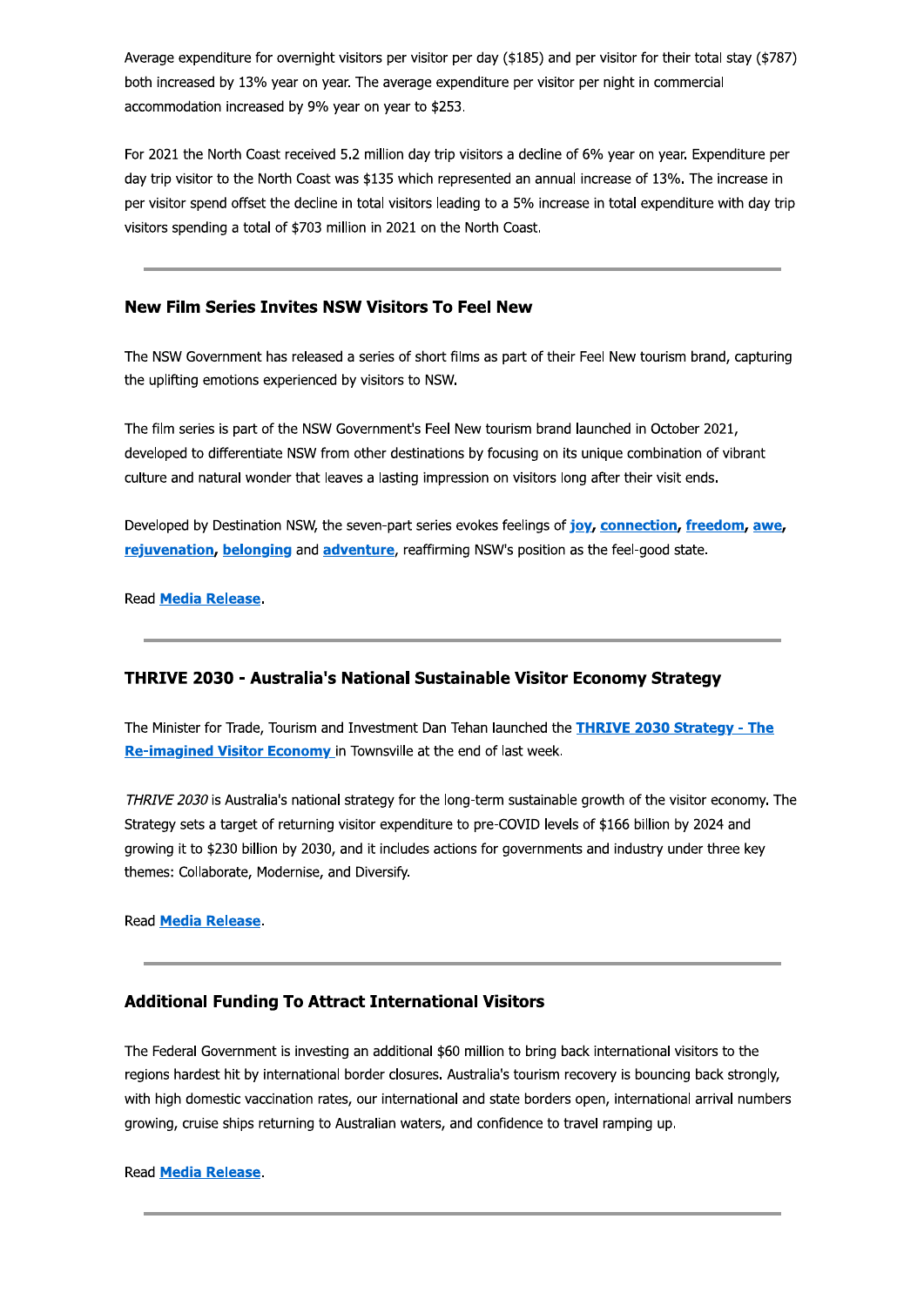# No Red Tape For Hospitality Workers From Interstate

The number of hospitality workers is being boosted to help NSW businesses struggling with staff shortages.

The **Automatic Mutual Recognition** initiative allows certified Responsible Service of Alcohol (RSA) staff from Victoria, South Australia, Tasmania, Western Australia and the ACT to work in NSW without needing new credentials.

The Automatic Mutual Recognition program is part of a new Federal Government program called JobPass, which aims to support and improve occupational mobility across Australia.

### Read **Media Release**.



# **Single Use Plastics Ban Begins 1st June** 2022

The NSW Government has committed to banning certain problematic plastics, such as single-use plastics, and addressing the problem of plastic waste.

From 1 June 2022, the supply of lightweight plastic shopping bags will be banned in NSW including degradable, biodegradable and compostable plastic bags. From 1 November, the supply of single-use plastic straws, stirrers, cutlery, bowls and plates and expanded polystyrene (EPS) food service items will be banned in NSW. The **National Retail Association** (NRA) has been engaged by the NSW Government to provide information sessions and communication resources. Find more information.

# **Destination North Coast Welcomes New Business Events Executive**

Kelly Sutton comes to DNC with 20 years working in hotel and resort management roles as well as Event Project Management. Kelly was a part of the team that delivered the Rugby World Cup in 2011 before moving to the Sydney Cricket Ground working across the sales and operations teams.

With a passion for the hospitality and tourism industry, she has been part of management teams at the Watsons Bay Hotel in Sydney as well as Daydream Island Resort and Spa in North Queensland.

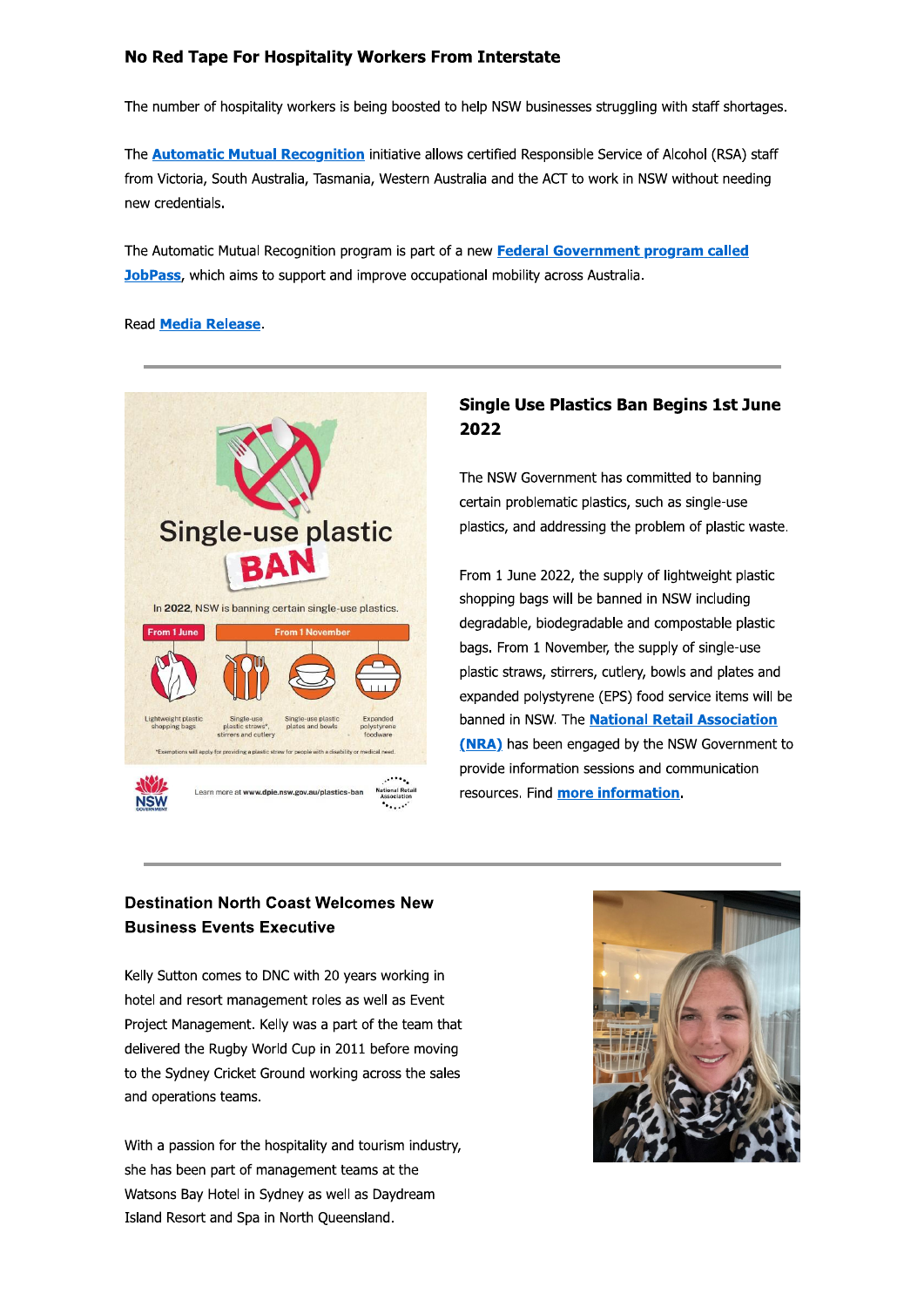Kelly feels very grateful to call Sapphire Beach on the Coffs Coast home and feels blessed to be a part of the wonderful community that makes the Mid North Coast unique. Kelly brings a strong understanding of business events, sales and marketing and is extremely passionate about driving business to the region.

Importantly, she is really excited about and has jumped straight into the Business Events Executive role with Destination North Coast and can't wait to get working with clients, suppliers and venues to showcase what the beautiful Mid North Coast has to offer in the business events space.

### **Around The Region**

#### **First Australian Visitor Centres App**

TripTech has announced their newest white label partner, TTG (The Tourism Group). Through this collaboration, TripTech has built Australia's very first nationwide visitor centre app (Australian Visitor Centres - Explore Australia). The app features every Accredited Visitor Information Centre throughout the country and curated content from local Explore Visitor Centres. It brings visitor centres online to help roadtrippers journey through Australia's regions and council areas and learn the latest information on regional events, news, accommodation, and things to do. Read Media Release.

#### Port Macquarie Hastings Council - Calling Aboriginal Or Torres Strait Islander Artists/Designers

Council are calling for Expressions of Interest (EOI) from Aboriginal or Torres Strait Islander artists/designers, who reside in the Port Macquarie-Hastings local government area, to help design and create a mural at Town Beach, to recognise Reconciliation Week 2022 'Be Brave. Make Change'.

This project will be conducted on the undulating retaining wall between Town and Oxley beaches, in a proactive approach to reduce graffiti whilst reflecting Council's commitment to building positive relationships, respect and opportunities with our local Aboriginal community. EOI's close 11 April 2022.

### **MidCoast Council Visitor Servicing Changes**

MidCoast Council considered the future delivery of visitor services at Taree Visitor Information Centre at their meeting last week and provided in principle support for the closure of the centre by 30 June 2022. This is part of the implementation of the Visitor Services Strategy adopted by MidCoast Council and an extensive list of recommendations that will help modernise customer servicing.

Council will be implementing a range of other strategies to get information to visitors in a more cost effective way, and where the visitors are actually looking for it. For example, the use of mobile and pop-up visitor information services has proven successful during peak periods and events.

Find more information here.

### **Industry Development & Other Opportunities**

# **Australian Festival Industry Conference (AFIC)**

The second **Australian Festival Industry Conference (AFIC)** is being held across Tuesday 30 August -Thursday 1 September 2022 at Sea World Resort, Gold Coast.

This **year's program** will run over 2.5 days and promises to offer all delegates; whether you're a public, private or not-for-profit festival organiser, the latest research, practical tips and education.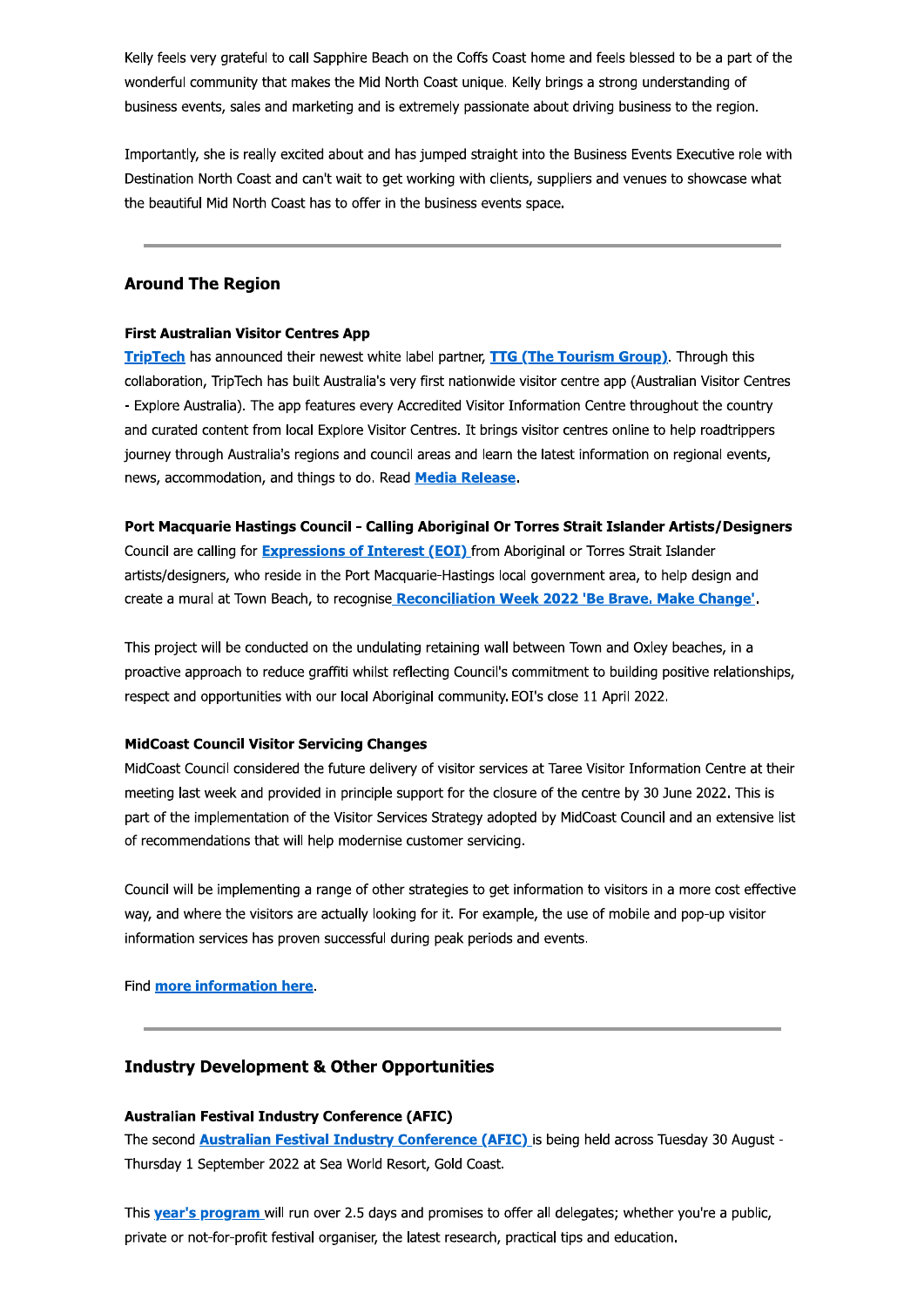

### PRIMEX: New Food & Beverage Opportunities At Nourish Food Marquee

Primex is the region's largest sustainable farming expo and the ideal location to provide the connection between our farmers and local food artisans. The priority of Primex organisers is to offer a high quality and extensive range of catering, food, and beverage experiences, with an event that offers retail farmer to foodie relations. Therefore, it's the ideal opportunity for businesses and producers, the chance to build product awareness, generate revenue and be a part of a dedicated and extensive Paddock to Plate and Food Experience program.

- NEW Nourish Food Marquee Join fellow artisan businesses in this newly created outdoor space under the big marquee.
- Paddock to Plate Pavilion Food Producers & Chefs combine to build networks and present their artisan experiences in and around the Kitchen Theatre.
- Event Catering Sites There are designated catering locations (purple on site plan) around the event that also add to our visitor foodie experiences. Please register your interest in these selected high traffic areas around the event.

### **Contact Primex for more information.**

### **FREE - Road to Recovery Post-Disaster Marketing**

Tourism Tribe helps businesses grow digital confidence and business skills and is providing this free course to support industry with Road to Recovery Post-Disaster Marketing.

Tourism Tribe and sister company Navii have created some content to support Tourism Operators and small businesses recovering from the recent natural disaster.

Read Navii's blog titled "Disaster Recovery Marketing Tips for Small Businesses" which includes 8 practical marketing tips for small businesses navigating their disaster recovery following a bushfire, flood or cyclone.

### **Asia Pacific Incentives And Meetings Event (AIME)**

Heath Batterham and Jacquie Burnside represented the North Coast and our Business Events stakeholders in Melbourne last week for a successful Asia Pacific Incentives and Meetings Event (AIME) where attendees expressed genuine optimism for the future of business events.

We thank Destination NSW for an incredibly productive event. See video highlights.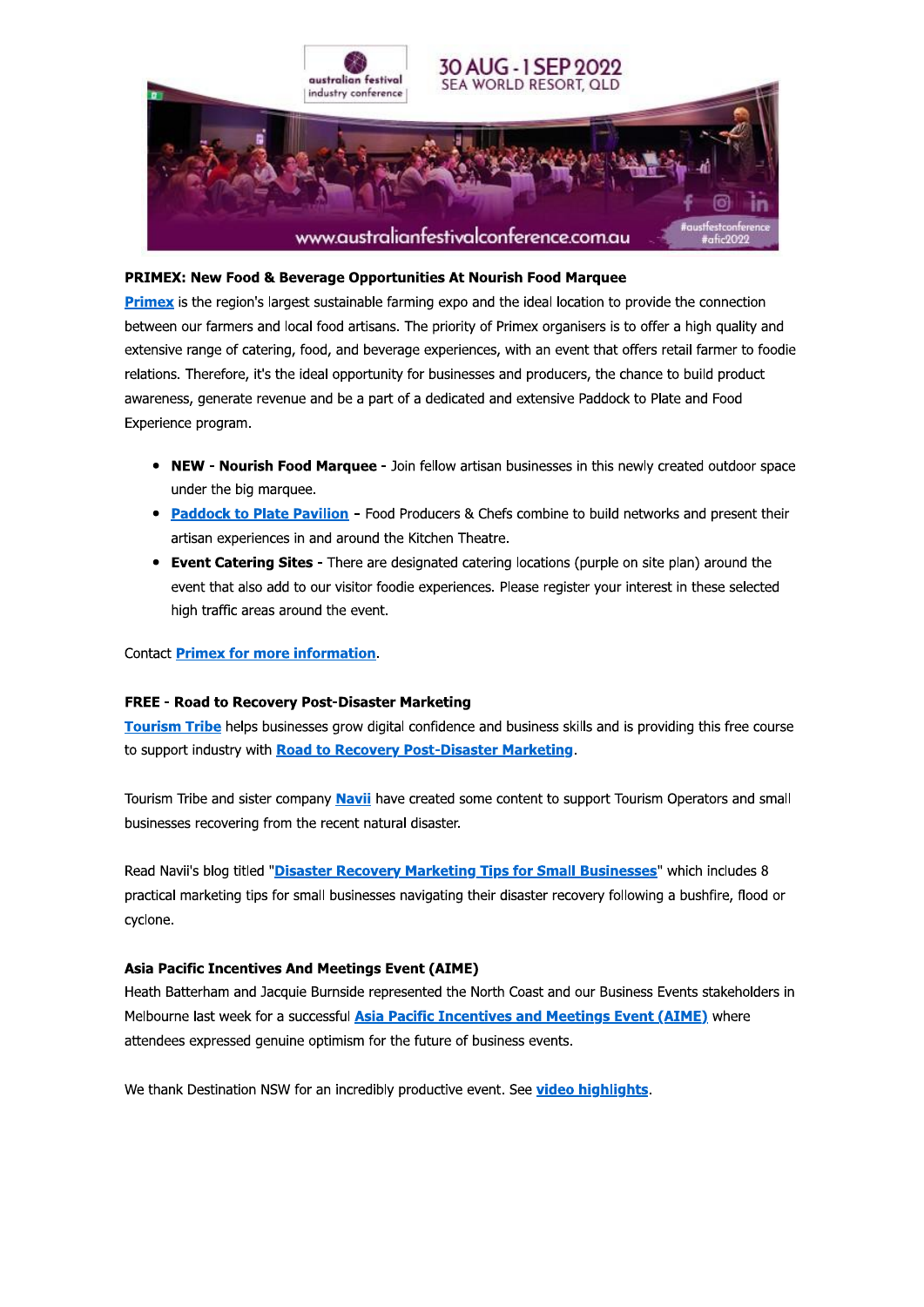

# **Funding & Other Opportunities**

### **More Support For Travel Agents**

The Australian Government is providing \$75.5 million through the COVID-19 Consumer Travel Support Program to support eligible travel agents and tour arrangement service providers who continue to support consumers to rebook travel using existing COVID-19 related travel credits. Closes 20 April 2022. Read Media **Release** 

### Arts And Cultural Support For Flood-Affected Communities

Flood-impacted arts and cultural organisations, screen practitioners, individual artists and collaborative groups in NSW will soon be able to access funding to support the immediate recovery of arts and cultural activities in their communities. The Recovery Grants for NSW Creatives are designed to provide targeted support to individuals and groups in the small-to-medium arts and cultural sector in flood and/or extreme weather-affected NSW communities. Applications close 20 April 2022. Read Media Release.

### **Applications Open For Three Regional Touring Opportunities**

Audiences, artists, and regional economies across the state will benefit from three NSW Government regional touring funding programs. Applications for Regional Arts Touring Projects (Round 2), Multi-year Regional Touring and Contemporary Music Regional Arts Touring EOI programs close on 19 April 2022.

### **New Visual Arts Commissioning Program**

Artists, groups, arts and cultural organisations, collecting organisations and philanthropists across the state can now apply for up to \$100,000 in funding to commission ambitious new work through the NSW Government's \$1 million Visual Arts Commissioning Program. Closes 6 April 2022.

### **Flood Recovery Assistance For Creatives**

Arts Northern Rivers have announced direct payments of \$1,000 to directly assist flood affected individual creatives in the Northern Rivers region. Find more information.

### **Community Heritage Grants**

Supports community organisations to look after Australian cultural heritage collections. New applications close 9 May 2022.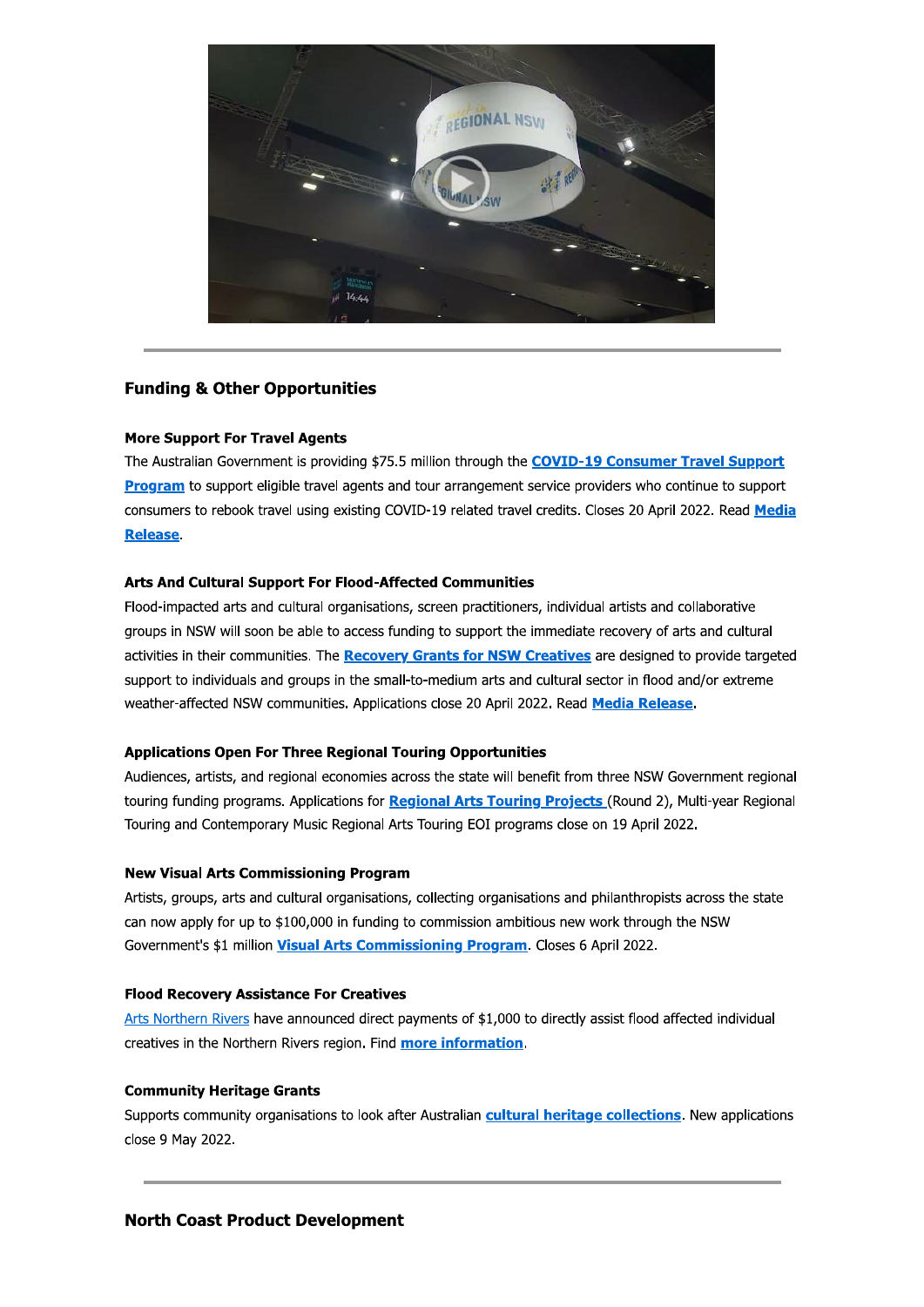#### The 2021 Tourism Awards Season Wraps Up

The Qantas Australian Tourism Awards (QATA21) not only saw Ingenia Holidays South West Rocks bring home GOLD and **Riverside Holiday Resort Urunga** awarded BRONZE but also recognised some other North Coast applicants who were Highly Commended by the Judges. This new recognition is for QATA finalists who scored over 80% and demonstrating the high standard of these entries and went to Tweed **Eco Cruises, Lets Go Surfing and Blue Ginger Picnics.** 

#### **Cape Byron Distillery Joins The B Corp Community**

Cape Byron Distillery was officially accredited with B Corp certification last week after a vigorous application process and are excited to be pioneering sustainable distilling here in Australia. Cape Byron Distillery achieved B Corp Certification by exceeding B Corp Standards not only in reforestation efforts, but across five categories of the B Impact Assessment: Community, Customers, Environment, Workers and Governance.

Cape Byron Distillery is one of only two spirit distillers in Australia to achieve the distinction, which highlights the team's commitment to conducting the highest standard of production and corporate social responsibility. Read Media Release.

#### **Common People Brewing Bangalow**

Common People Brewing Co are very pleased to be welcoming The Brewer's Kitchen as their permanent food offering.

With a delicious range of treats for your tastebuds, the menu has been cleverly curated by Umberto and Lucy Colombo (who started Byron Bay's Il Buco) and has been designed with the beers in mind.

#### \$35,000 Funding Boost For Camp Oven Festival

Organisers of the **Clarence Valley Camp Oven Festival** have obtained major grants and sponsorships amounting to \$35,000 to bring to the region a festival even bigger and better than usual and it is already known to be a three-day feast for the senses.

With the full festival program will be announced in April, festival passes are available to buy online and Discover vouchers are accepted via telephone bookings (02 6649 4155). Read Media Release.

#### **Chef 2 Farmer- Ballengarra**

Located about 30 mins from Port Macquarie, Little Eden is owned and managed by the ex-owners of LV's Café. Their focus on regenerative farming and producing organic products via their 'Chef2Farmer' business is inspirational!

#### **Kif & Culture - The Farm Long Lunch And Husk Distillery**

New tour - Departs from the Gold Coast and includes 5 course feast at The Farm and gin tasting at Husk.

# **North Coast Events**

To aid in your planning, please note these upcoming events on the North Coast.

#### **Tastefest On The Manning - Saturday 2 April 2022**

A cornerstone event of the Barrington Coast's **bEATS Festival, Tastefest On The Manning** showcases the Manning Valley's fresh local produce from passionate providores. With live music all day, visitors will savour